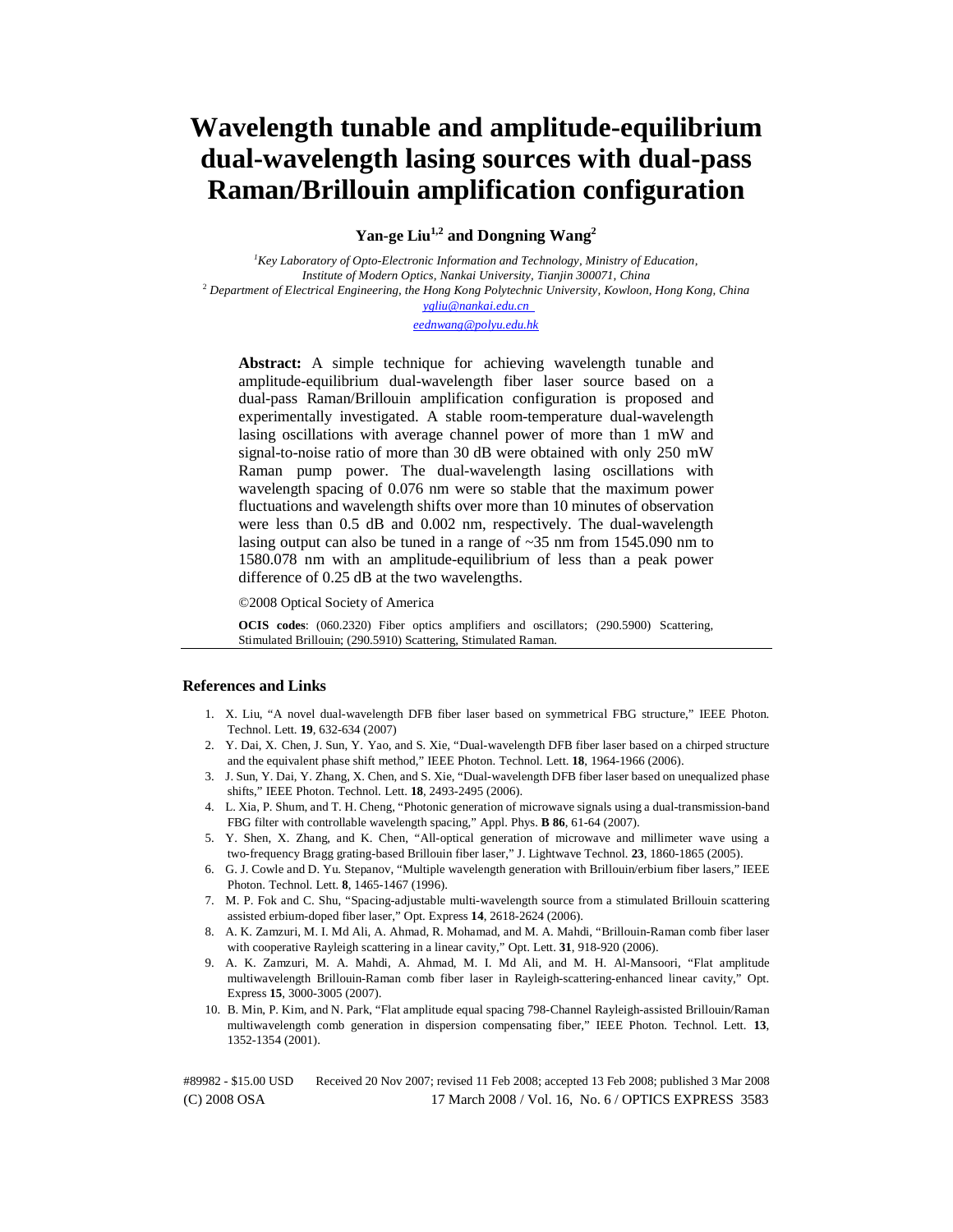### **1. Introduction**

All-fiber dual-wavelength fiber laser sources with narrow linewidth have attracted considerable interests in recent years because of their potential applications in microwave photonics systems, fiber-communication systems and fiber sensing systems. In order to achieve narrow linewidth and even single longitudinal mode dual-wavelength lasing output, various techniques have been proposed and demonstrated, including distributed-feedback (DFB) erbium-doped fiber (EDF) lasers based on special fiber grating structure designs [1-3], introducing ultra-narrow bandpass filter, such as dual-phase-shift fiber gratings with two ultra-narrow transmission bands, in laser cavity [4] and using stimulated Brillouin scattering [5-11]. Among them, the main challenges to achieve stable dual-wavelength lasing using the DFB EDF method and introducing ultra-narrow bandpass filter method in laser cavity are to suppress the unstable mode competition induced by the homogenous line broadening of the EDF and to realize the complicated design and fabrication of the fiber gratings with special structures and ultra-narrow transmission bands.

Stimulated Brillouin scattering is a representative nonlinear process in optical fiber that induces efficient power conversion from the input signal to the backward-propagating Stokes waves. Compared with the foregoing two methods, the approach based on stimulated Brillouin scattering to achieve dual- or multi-wavelength lasing has many advantages such as simple configuration, easy realization of tunable wavelength and no ultra-narrow filter requiring. This approach is commonly considered as hybrid Brillouin/erbium or Brillouin/Raman gain configuration which manipulates narrow bandwidth of Brillouin gain in optical fibers. Compared with the hybrid Brillouin/erbium fiber lasers [6-7], multi-wavelength Brillouin-Raman fiber lasers [8-11] have more remarkable advantages such as room-temperature stable operation and extremely broad workable wavelength band nearly without limitation as long as pump lasers at the corresponding wavelengths are available. Though several hundred Brillouin Stokes lines have been achieved based on blended effect of Raman amplification, Brillouin shift and Rayleigh scattering in a single-pass Raman amplification configuration [10, 11] and a linear laser cavity [8, 9], respectively, the stability of the multi-wavelength lasing outputs were unsatisfactory and unstable mode hopping was clearly observed from the given spectra in their experiments [8-11]. Moreover, their proposed configuration has somewhat complicated and the output power of the Brillouin stokes lines was less than -15 dBm with more than 300 mW Raman pump power.

In this paper, a new design for wavelength tunable and amplitude-equilibrium dual-wavelength Brillouin-Raman fiber laser source based on a simple dual-pass Raman/Brillouin amplification configuration is proposed and experimentally investigated. In our experiment, a laser diode at 1455 nm wavelength with a maximum output power 250 mW was used to pump a section of 1.5 km high nonlinear fiber (HNF) and a section of 1 km dispersion- compensating fiber (DCF) to generate Raman gain. A stable room-temperature dual-wavelength lasing oscillations with average channel power of more than 1 mW and signal-to-noise ratio of more than 30 dB were obtained. The dual-wavelength lasing oscillations with wavelength spacing of 0.076 nm were so stable that the maximum power fluctuations and wavelength shifts over more than 10 minutes of observation were less than 0.5 dB and 0.002 nm, respectively. The dual-wavelength lasing output can also be tuned in a range of ~35 nm from 1545.090 nm to 1580.078 nm with an amplitude-equilibrium of less than a peak power difference of 0.25 dB at the two wavelengths.

<sup>11.</sup> K.-D. Park, B. Min, P. Kim, N. Park, J.-H. Lee and J.-S. Chang, "Dynamics of cascaded Brillouin-Rayleigh scattering in a distributed fiber Raman amplifier," Opt. Lett. **27**,155-157 (2002).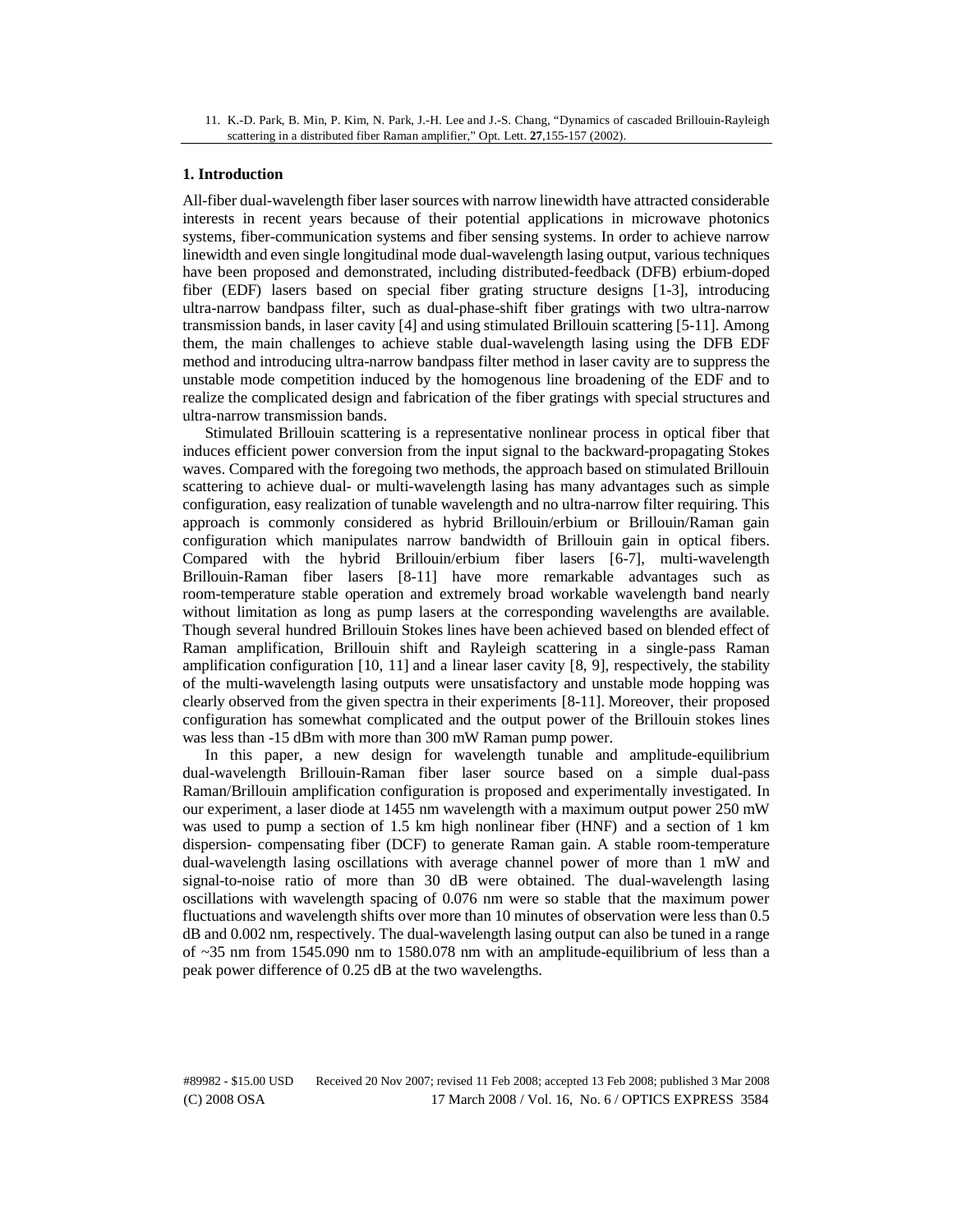# **2. Experimental setup**

The configuration of the proposed laser for the generation of tunable and stable dual-wavelength lasing output based on Brillouin/Raman amplification is depicted in Fig. 1. The linear cavity of the laser source consists of a circulator, a polarization controller (PC), two WDM couplers, two sections of Raman/Brillouin gain fiber and a sagnac fiber loop mirror (SFLM) made up of a 5:5 fiber coupler. The Raman/Brillouin gain fiber, consisting of a section of DCF with a length of 1 km and a section of HNF with a length of 1.5 km, was Raman pumped by a laser diode (LD) with a maximum output power of about 250 mW at 1455 nm wavelength via the left 1455/1550 nm WDM coupler. The forward-pumped Raman amplification configuration with respect to the direction of the Brillouin pump (BP) was used in order to generate stronger stimulated Brillouin scattering. The residual pump power was exported by the right 1455/1550 nm WDM coupler. The nonlinear coefficient of the HNF is about  $10.00$  (Wkm)<sup>-1</sup> and the mode field diameter at 1550 nm is about 3.83  $\mu$ m. The nonlinear coefficient and effective mode field area of the DCF is about 5.67 (Wkm)<sup>-1</sup> and 19  $\mu$ m<sup>2</sup>, respectively. The two ends of the DCF and the HNF were both spliced to the standard single mode fiber (SMF). The insertion losses of the section of HNF and the DCF after being spliced with SMF are about 3.699 dB and 1.828 dB at 1455 nm, 2.491 dB and 1.553 dB at 1550 nm, respectively. The SFLM acted as a perfect broadband reflection mirror with nearly 100% reflectivity for 1550-nm spectral region. The PC was used to rotate the polarization state and could achieve continuous adjustment of the polarization-dependence gain or loss within the cavities. An external-cavity tunable semiconductor laser with maximum output power of 10 dBm and linewidth of  $\sim$ 100 kHz was used as the BP and was injected into the gain fiber via the circulator. The BP signal after being double-pass Raman amplified, as well as the generated and amplified Brillouin Stokes lines, was exported from the port 3 of the circulator. Finally, an ANDO AQ6319 optical spectrum analyzer (OSA) with 0.01 nm resolution was used to do all the measurement.



Fig. 1. Schematic diagram of the proposed dual-wavelength Brillouin/Raman fiber laser source: WDM, wavelength division multiplexer; PC, polarization controller; DCF, dispersioncompensating fiber; HNF, high nonlinear fiber; SFLM, Sagnac fiber loop mirror.

## **3. Experimental results and discussion**

In the first experiment, the SFLM was not connected into the light route in order to investigate the characteristics and interactions of Raman amplification, Brillouin scattering and Rayleigh scattering in a single-pass forward-pump fiber Raman amplification configuration. The power of the 1455-nm LD was tuned to 250 mW and the BP wavelength was fixed to 1554.991 nm. The BP power was set to about 1.03 dBm. Figure 2 gives the spectrum (the left picture) of the input Brillouin pump signal and the spectrum (the right picture) measured at the point A after the input signal was single-pass Raman amplified with the configuration of Fig. 1 excluding the SFLM. The spectrum show the peak power after the signal being amplified is 6.04 dBm indicating a Raman net gain of ~5dB. It is noted that a new wavelength at 1555.068 nm with a frequency redshift of 0.076 nm were observed as a result of Rayleigh backscattering of the first-order Brillouin stokes generated from the BP in the gain fiber. The peak power of the new wavelength measured by the OSA is -13.56 dBm, which is lower with a value of 19.60 dB than the transmitted BP signal. Figure 3 shows the spectra measured at the port 3 of the circulator with and without Raman pump injection. Rayleigh backscattered (frequency unshifted) light,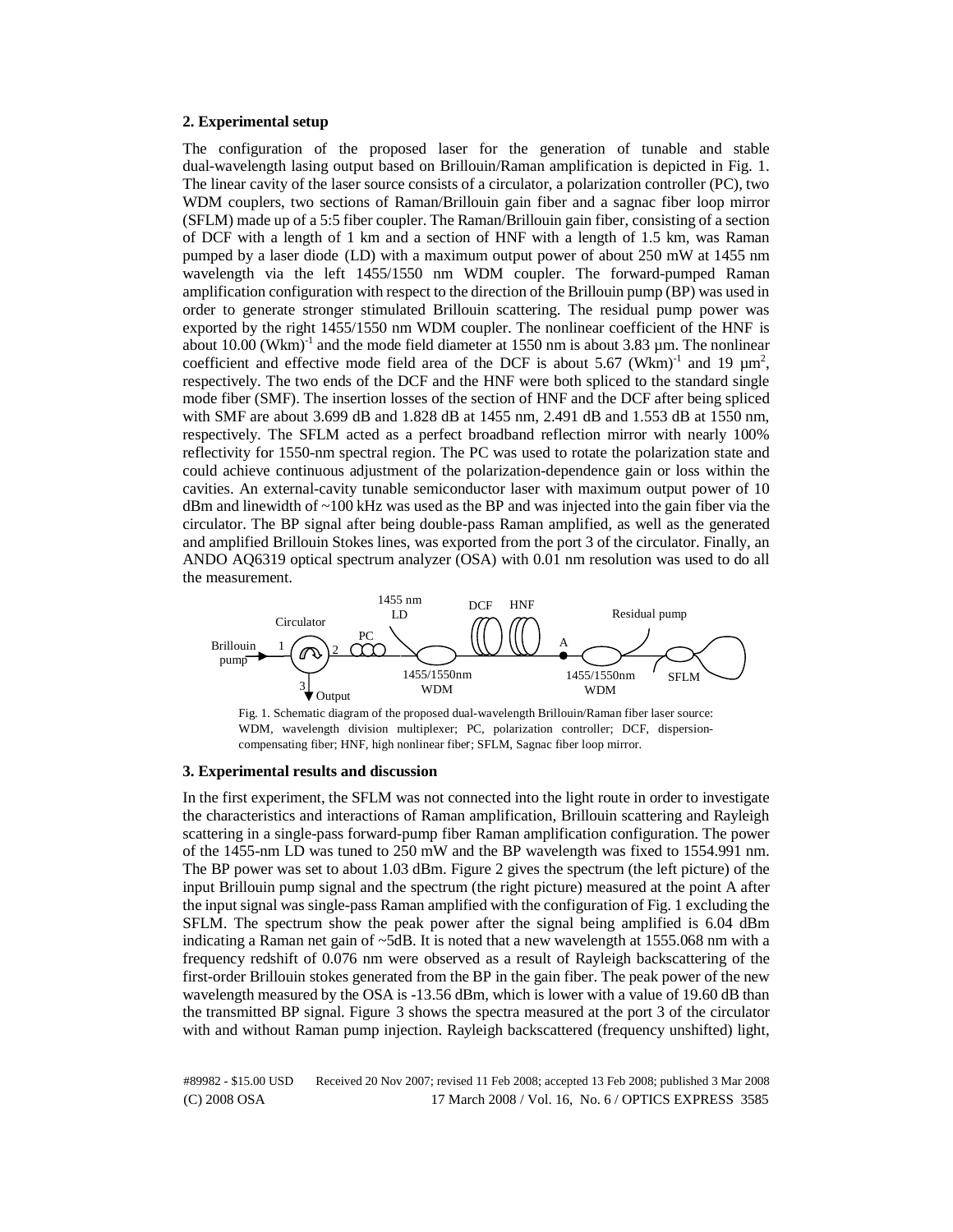Brillouin-Stokes (frequency redshifted, +0.076 nm) and anti-Stokes (frequency blueshifted, -0.076 nm) of the BP lines were observed in the spectra as a result of spontaneous scattering in the DCF and the HNF. In contrast, the center Rayleigh component shows much higher power than the other two lines, as a result of the high Landau-Placzek ratio in the DCF and the HNF [11]. However, its lasing was very unstable and its peak power fluctuation was at least higher than 2 dB observed by the OSA. While the stability of the Brillouin-Stokes and anti-Stokes lines were very well and their power fluctuations were less than 0.1 dB observed by the OSA. With increasing Raman pump injection into the fiber, the powers of the three lines were all increased and the Brillouin-Stokes line grew much faster than the other two lines owing to its lower nonlinear threshold power. But the power of Brillouin-Stokes line is always lower than the center Rayleigh component no matter what the input BP and Raman pump powers were. In other words, the room-temperature stable and amplitude-equilibrium dual-wavelength lasing can not be achieved in the single-pass forward-pump Raman amplification configuration within the actual experimental condition.



Fig. 2. The left picture is the spectrum of the input Brillouin pump signal; the right picture is the spectrum measured at point A of Fig. 1 with Raman pump power of  $\sim$  250 mW.



#### **Wavelength (nm)**

Fig. 3. The spectrum measured at port 3 of the circulator without the SFLM: the left picture is with the LD power off and the right picture is with the LD pump power of ~250 mW.

When the dual-pass configuration with the SFLM as shown as Fig. 1 was used, the BP signal, which was dual-pass Raman amplified with more gain saturation than the single-pass configuration, will generate much stronger power conversion from the input BP signal to Brillouin-Stokes lines. The BP signal with forward and backward propagation in the gain fiber with respect to the direction of the input Brillouin pump (BP) will generate backward and forward propagation Brillouin-Stokes and anti-Stokes lines. Due to the reflection of the SFLM, the Brillouin-Stokes and anti-Stokes in the two directions as well as their Rayleigh components after being Raman amplified were all exported at the port 3 of the circulator. Therefore, the output Brillouin-Stokes line has higher power because of the double-pass Raman/Brillouin amplification and saturates quickly to a level owing to its low nonlinear threshold power. Additionally, in our laser configuration, the pump LD is common semiconductor laser diode without removing polarization, due to the notable polarization-dependence characteristic of Raman gain, the amplitude of the output Brillouin-stokes line can be adjusted to lower than, equal to and even higher than that of the transmitted BP via rotating the polarization controller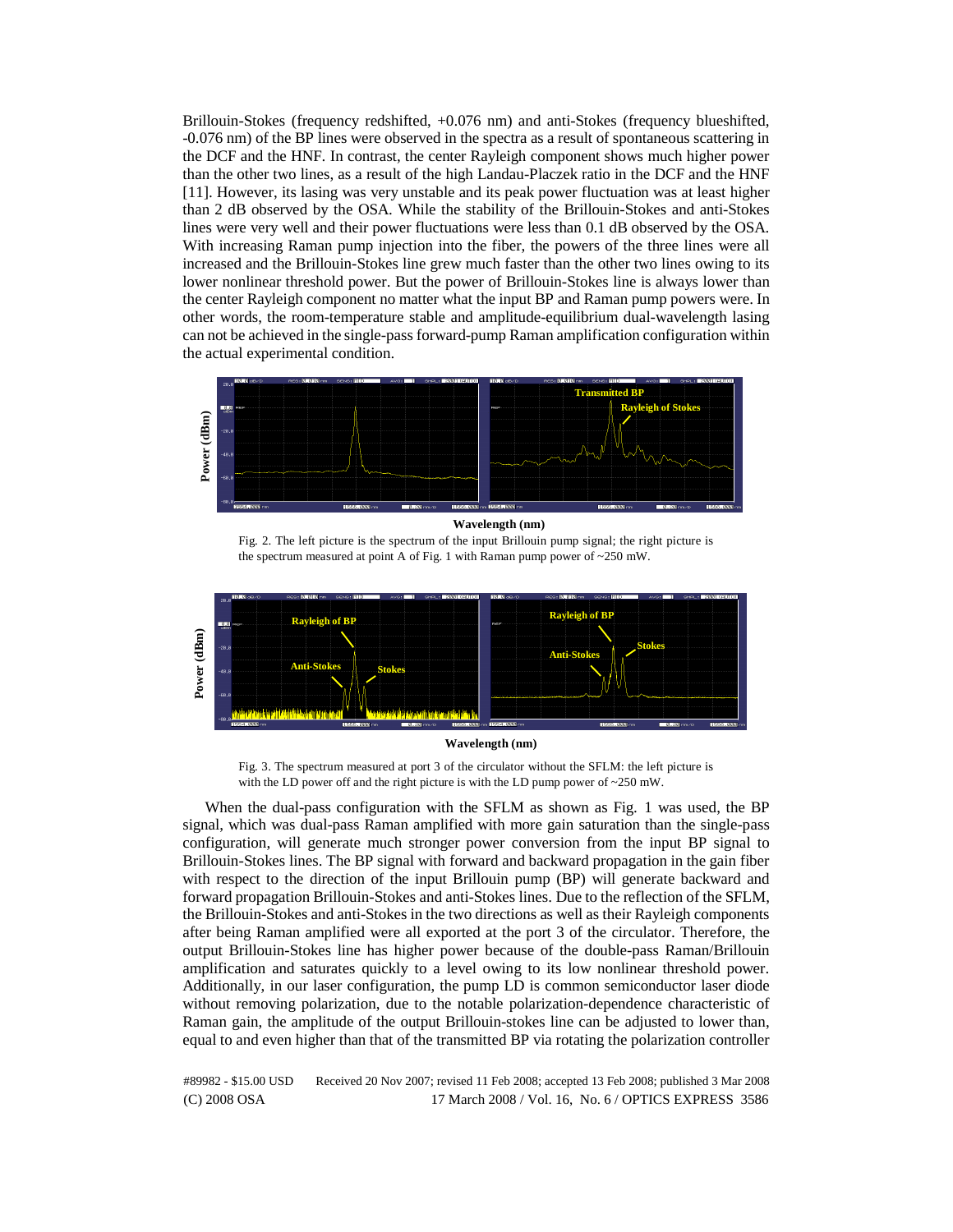in the configuration. This is owing to the facts that different polarization state of the input BP will generate different Raman gain because of the polarization-dependence effect of Raman gain as well as different power conversion from the BP signal to Brillouin stokes. Higher Raman gain would induce more effective power conversion from the BP signal to Brillouin stokes lines as well as deeper Raman gain saturation. Therefore, the relative power level between the two wavelengths can be adjusted by rotating the PC. Figure 4 shows a typical amplitude-equilibrium dual-wavelength lasing output spectrum made up of the transmitted BP signal and the generated Brillouin-Stokes line with a frequency redshifted of 0.076 nm when the input BP wavelength and output power was set to 1555.01 nm and 6 dBm, respectively. Seen from the left spectrum, the output peak powers at the two wavelengths are 0.17 dBm and 0.25 dBm, respectively, with a power difference of 0.08 dB. Their 3 dB bandwidths are both less than 0.01nm and signal-to-noise ratios are both greater than 30 dB. The Raman net gain of the BP signal in the dual-pass configuration is about  $\sim$  -5.8 dB, indicating that the BP is deeply saturated and very efficient power conversion from the BP signal to the Stokes waves is induced. Figure 4 also shows the 10 times repeated scanning spectra of the two-wavelength lasing oscillations with a time interval of 1 minute, which indicates the stability of the laser is very well. The maximum peak wavelength shifts at the two wavelength were both less than 0.002 nm measured by the OSA. The maximum power fluctuations at the peak wavelength of 1555.01 nm and 1555.086 nm were 0.49 dB and 0.31 dB, that is, the output powers are so stable that the peak fluctuations are less than 0.5 dB. We think the power fluctuations mainly come from the fluctuation of the input BP signal, which has a measured value of  $\sim 0.19$  dB, and a small quantity of Rayleigh components in the two lines which are unstable as shown as in the foregoing experimental results of Fig. 3. We believe that more stable dual-wavelength lasing output can be achieved if we try to improve the stability of the input BP and restrain or reduce the Rayleigh scattering.



Fig. 4. Amplitude-equilibrium dual wavelength lasing output spectrum using the proposed double-pass Raman amplification configuration: the left is the single-time scanning spectrum and the right is the 10-time repeated scanning spectra with a time interval of 1 minute.

When the BP wavelength is changed, the wavelength of the Brillouin-stokes line is also changed correspondingly. Therefore, tunable dual-wavelength lasing output with a certain wavelength spacing of 0.076 nm can be achieved by adjusting the input BP wavelength. Experiment found that the wavelength tuning range and spectrum stability of the amplitude-equilibrium dual-wavelength lasing output could both be affected by the LD pump power and the input BP power. The higher the Raman pump power and the BP power were, the wider the wavelength tuning range was obtained and the better the spectrum stability was. Figure 5 shows the tunable dual-wavelength lasing spectra with different LD pump power and the same BP power  $(6$  dBm). When the LD pump power was 250 mW, amplitude-equilibrium dual-wavelength lasing outputs, with a power difference of less than 0.25 dB, could be obtained in a tunable wavelength range of  $\sim$ 35 nm from 1545.090 nm to 1580.078 nm. The maximum output peak powers at the two wavelengths are 0.96 dBm and 0.88 dBm, respectively, when the